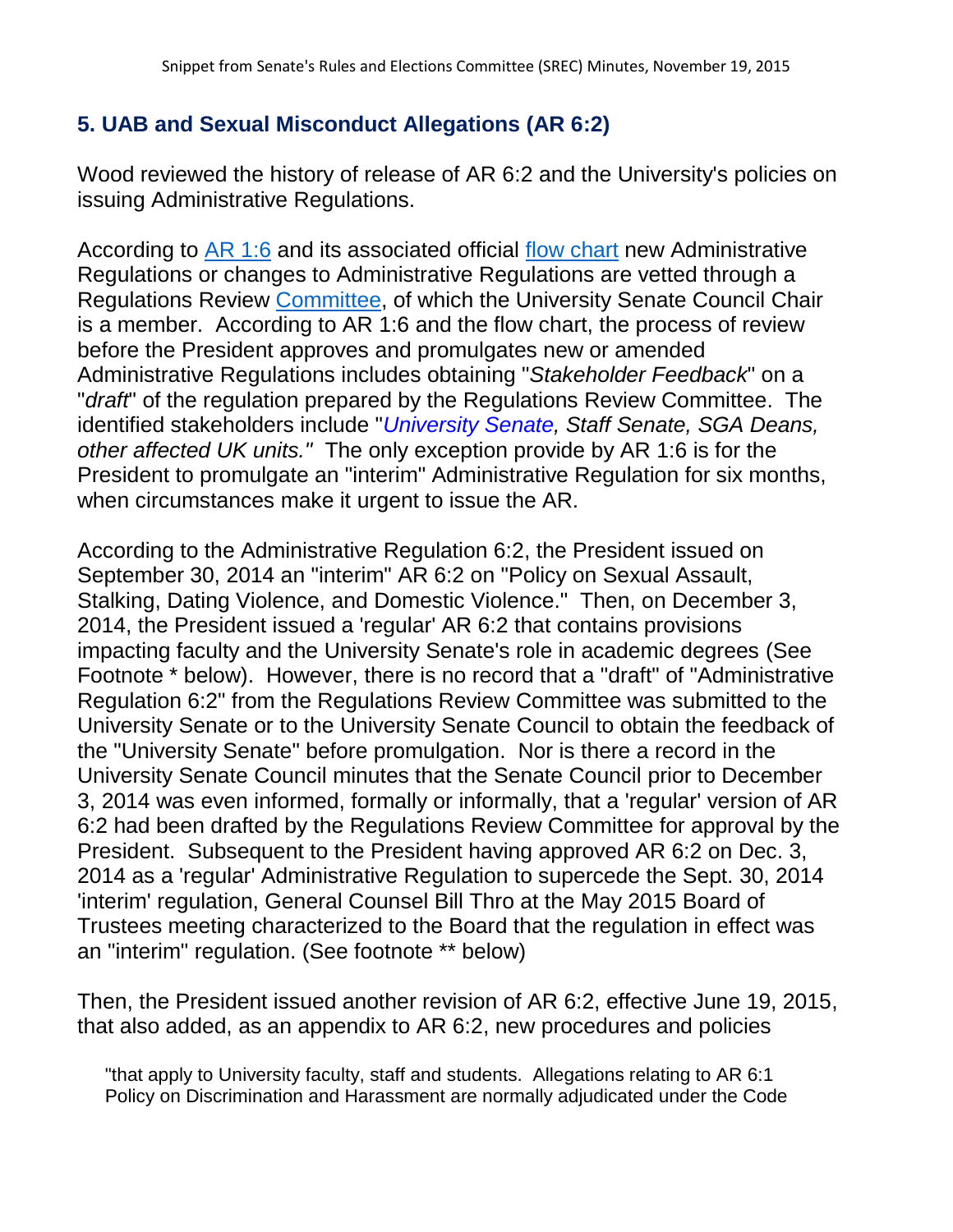of Student Conduct for students, Human Resources Policy and Procedure for staff, and the **Faculty Disciplinary Policy for faculty**."

and

"VIII. Appeals to the University Sexual Misconduct Appeals Board (SMAD)

"… For allegations involving students the SMAB serves in place of the **University Appeals Board**." (emphasis added here)

The SREC expressed concern that the AR contradicts the higher Board of Trustees GR XI that prescribes student access to the UAB for final decision of all nonacademic and academic student appeals. That UAB is subject to procedures prescribed by the University Senate. However, again, there is no record that a "draft" of the June 19, 2015 revision to "Administrative Regulation 6:2" from the Regulations Review Committee was submitted to the University Senate or to the University Senate Council for feedback before promulgation. Nor is there a record in the University Senate Council minutes that the Senate Council was even informed, formally or informally, that a revision to the Dec. 13, 2015 AR 6:2 had been officially drafted by the Regulations Review Committee for approval by the President. The SREC also noted that the promulgated June 19, 2015 version of AR 6:2 references a "Faculty Disciplinary Policy" that does not exist.

Wood noted that during spring 2015 the University Senate had provided feedback to the President on a Governing Regulation (to be approved by the Board of Trustees) concerning Faculty Disciplinary Policy and she directly asked the President at the Oct 2015 Senate meeting as to the status of that document. Wood noted that the President did not provide a substantive response to her question and the President did not use the occasion to draw the University Senate's attention to the June 19, 2015-effective AR 6:2 that he had promulgated without Senate feedback.(See Footnote \*\*\* below)

The SREC directed that Chair Wood, Jones and Bird-Pollan shall draft a letter drawing the above circumstances to the attention of the Senate Council. The letter shall be circulated to the SREC for edit/approval. The letter shall include the points that

(a) under the published procedures for revising ARs, the University Senate is a "stakeholder" from whom it is required that feedback will be solicited